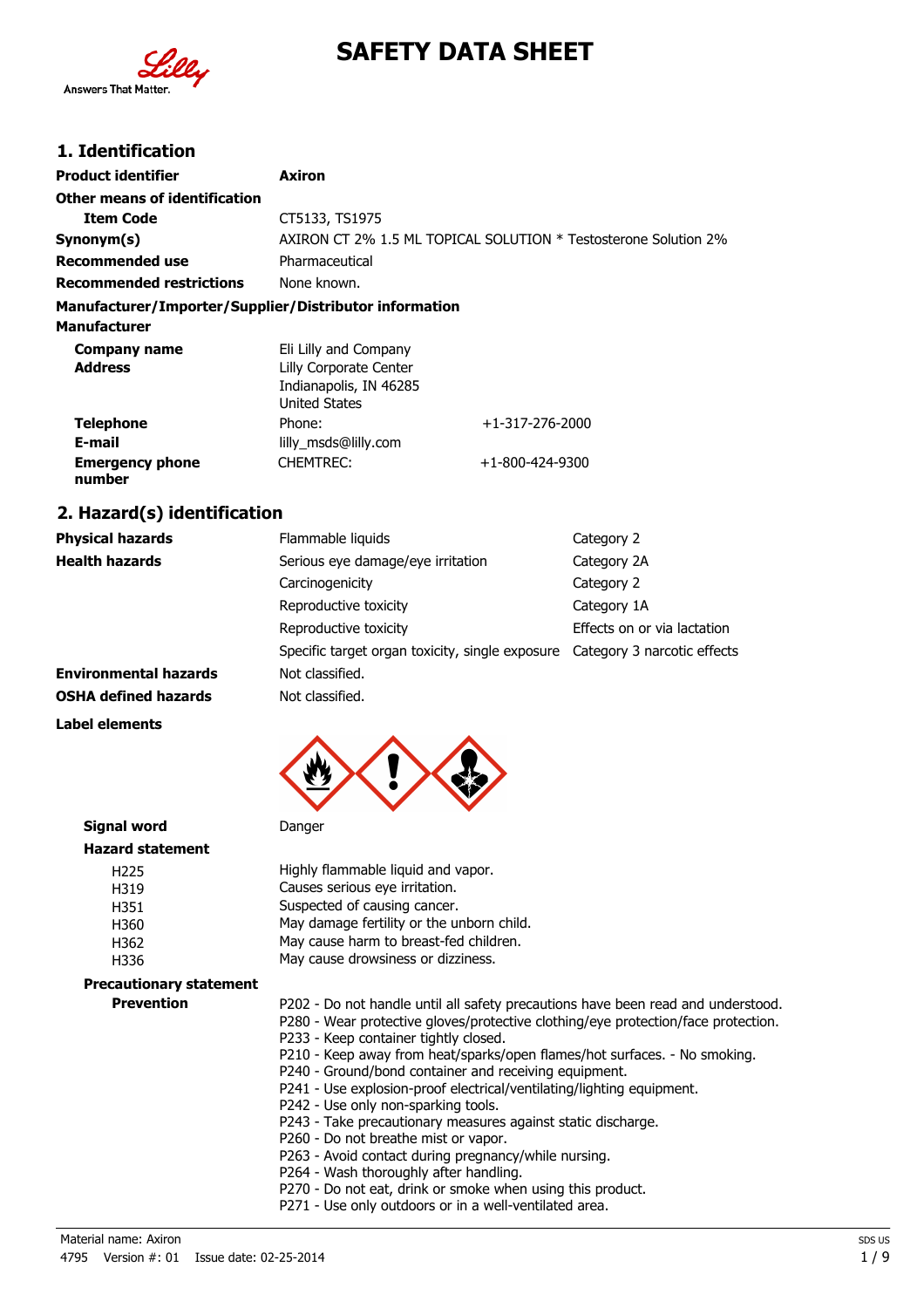| <b>Response</b>                              | P303 + P361 + P353 - IF ON SKIN (or hair): Remove/Take off immediately all contaminated<br>clothing. Rinse skin with water/shower.<br>P305 + P351 + P338 - IF IN EYES: Rinse cautiously with water for several minutes. Remove<br>contact lenses, if present and easy to do. Continue rinsing.<br>P304 + P340 - IF INHALED: Remove person to fresh air and keep comfortable for breathing.<br>P312 - Call a POISON CENTER or doctor/physician if you feel unwell.<br>$P370 + P378 - In case of fire: Use appropriate media for extinction.$ |
|----------------------------------------------|---------------------------------------------------------------------------------------------------------------------------------------------------------------------------------------------------------------------------------------------------------------------------------------------------------------------------------------------------------------------------------------------------------------------------------------------------------------------------------------------------------------------------------------------|
| <b>Storage</b>                               | P403 + P233 - Store in a well-ventilated place. Keep container tightly closed.<br>P235 - Keep cool.<br>P405 - Store locked up.                                                                                                                                                                                                                                                                                                                                                                                                              |
| <b>Disposal</b>                              | P501 - Dispose of contents/container in accordance with local/regional/national/international<br>regulations.                                                                                                                                                                                                                                                                                                                                                                                                                               |
| Hazard(s) not otherwise<br>classified (HNOC) | None known.                                                                                                                                                                                                                                                                                                                                                                                                                                                                                                                                 |
| <b>Supplemental information</b>              | None.                                                                                                                                                                                                                                                                                                                                                                                                                                                                                                                                       |

### **3. Composition/information on ingredients**

**Mixtures**

| <b>Chemical name</b>                     | <b>Common name and synonyms</b>                                                             | <b>CAS number</b> | $\frac{0}{0}$ |
|------------------------------------------|---------------------------------------------------------------------------------------------|-------------------|---------------|
| Testosterone                             |                                                                                             | $58-22-0$         | 2.4           |
| Ethanol                                  |                                                                                             | $64 - 17 - 5$     | 60.3          |
| Isopropyl Alcohol                        |                                                                                             | $67 - 63 - 0$     | 28.8          |
| Other components below reportable levels |                                                                                             |                   | 8.5           |
| <b>Composition comments</b>              | Remaining components of this product are non-hazardous and/or are present at concentrations |                   |               |

below reportable levels.

#### **4. First-aid measures**

| <b>General information</b>                                      | PRE-EXISTING MEDICAL CONDITIONS WHICH MAY BE AGGRAVATED BY EXPOSURE: Breast or<br>prostate carcinoma. Pregnant or breast feeding women. Hypersensitivity to any of the ingredients,<br>including alcohol and sunscreens.                                                                                                                              |
|-----------------------------------------------------------------|-------------------------------------------------------------------------------------------------------------------------------------------------------------------------------------------------------------------------------------------------------------------------------------------------------------------------------------------------------|
| <b>Inhalation</b>                                               | Remove to fresh air. If breathing stops, provide artificial respiration. Get medical attention<br>immediately.                                                                                                                                                                                                                                        |
| Skin contact                                                    | Wash off immediately with plenty of water. Continue to rinse for at least 15 minutes. Immediately<br>take off all contaminated clothing. Get medical attention if irritation develops and persists.                                                                                                                                                   |
| Eye contact                                                     | In case of eye contact, remove contact lens and rinse immediately with plenty of water, also under<br>the eyelids, for at least 15 minutes. Get medical attention.                                                                                                                                                                                    |
| <b>Ingestion</b>                                                | Immediately give large quantities of water to drink. Never give anything by mouth to a victim who<br>is unconscious or is having convulsions. Call a physician immediately.                                                                                                                                                                           |
| <b>Most important</b><br>symptoms/effects, acute and<br>delayed | Most common adverse reactions with therapeutic administration are skin reactions (incidence<br>>5%) or irritation where applied and increased hematocrit. Exogenous administration of<br>testosterone may lead to azoospermia (zero sperm count). May cause teratogenic effects.<br>Testosterone may cause cancer. May cause drowsiness or dizziness. |

### **5. Fire-fighting measures**

| Suitable extinguishing media<br>Unsuitable extinguishing<br>media   | Water. Carbon dioxide (CO2). Dry chemical powder.<br>Do not use water jet as an extinguisher, as this will spread the fire.                                                                                                                                                                                                  |
|---------------------------------------------------------------------|------------------------------------------------------------------------------------------------------------------------------------------------------------------------------------------------------------------------------------------------------------------------------------------------------------------------------|
| Specific hazards arising from<br>the chemical                       | Hazardous decomposition products formed under fire conditions. Vapors are flammable and heavier<br>than air. Vapors may travel across the ground and reach remote ignition sources causing a<br>flashback fire danger. Vapors may form explosive mixtures with air. During fire, gases hazardous to<br>health may be formed. |
| Special protective equipment<br>and precautions for<br>firefighters | Wear self-contained breathing apparatus and protective clothing.                                                                                                                                                                                                                                                             |
| <b>General fire hazards</b>                                         | Highly flammable liguid and vapor.                                                                                                                                                                                                                                                                                           |
| 6 Accidental release measures                                       |                                                                                                                                                                                                                                                                                                                              |

#### **6. Accidental release measures**

#### **Personal precautions, protective equipment and emergency procedures**

Wear suitable protective clothing, gloves and eye/face protection.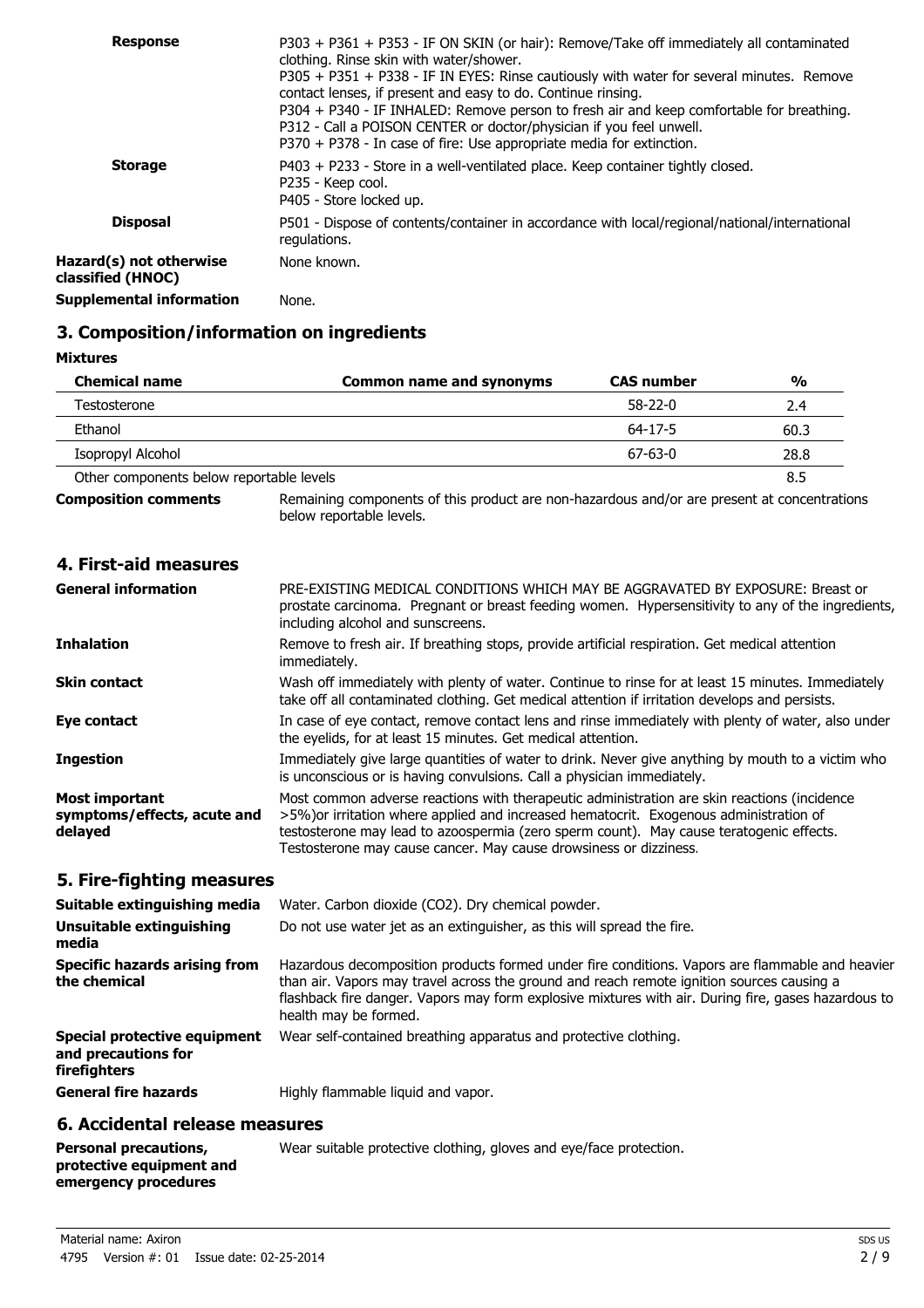Prevent further migration into the environment. Use absorbent/adsorbent material to solidify liquids. Do not vacuum. Remove sources of ignition. Use only non-sparking tools. **Environmental precautions** Avoid release to the environment.

# **7. Handling and storage**

**Conditions for safe storage, including any incompatibilities**

**Precautions for safe handling** Wear personal protective equipment. See Section 8 of the SDS for Personal Protective Equipment. Storage temperature: between 15 C and 25 C.

### **8. Exposure controls/personal protection**

#### **Control parameters**

| Lilly (LEG)<br><b>Components</b>                                                             | <b>Type</b>                                                                                                                                                                                                    |                                                     |                 | <b>Value</b>                                                        | <b>Form</b>                                                                                         |
|----------------------------------------------------------------------------------------------|----------------------------------------------------------------------------------------------------------------------------------------------------------------------------------------------------------------|-----------------------------------------------------|-----------------|---------------------------------------------------------------------|-----------------------------------------------------------------------------------------------------|
| Testosterone (CAS 58-22-0)                                                                   |                                                                                                                                                                                                                | <b>Excursion Limit</b><br>TWA (12hrs)<br>TWA (8hrs) |                 | $2.4 \text{ ug/m}3$<br>$0.8 \text{ ug/m}$ 3<br>$0.9 \text{ ug/m}$ 3 | 30 minutes                                                                                          |
| <b>Occupational exposure limits</b>                                                          |                                                                                                                                                                                                                |                                                     |                 |                                                                     |                                                                                                     |
| US. OSHA Table Z-1 Limits for Air Contaminants (29 CFR 1910.1000)<br><b>Components</b>       | <b>Type</b>                                                                                                                                                                                                    |                                                     |                 | <b>Value</b>                                                        |                                                                                                     |
| Ethanol (CAS 64-17-5)                                                                        | <b>PEL</b>                                                                                                                                                                                                     |                                                     |                 | 1900 mg/m3                                                          |                                                                                                     |
| Isopropyl Alcohol (CAS<br>$67 - 63 - 0$                                                      | PEL                                                                                                                                                                                                            |                                                     |                 | 1000 ppm<br>980 mg/m3                                               |                                                                                                     |
|                                                                                              |                                                                                                                                                                                                                |                                                     |                 | 400 ppm                                                             |                                                                                                     |
| <b>US. ACGIH Threshold Limit Values</b><br><b>Components</b>                                 | <b>Type</b>                                                                                                                                                                                                    |                                                     |                 | <b>Value</b>                                                        |                                                                                                     |
| Ethanol (CAS 64-17-5)                                                                        | <b>STEL</b>                                                                                                                                                                                                    |                                                     |                 | 1000 ppm                                                            |                                                                                                     |
| Isopropyl Alcohol (CAS<br>$67 - 63 - 0$                                                      | <b>STEL</b>                                                                                                                                                                                                    |                                                     |                 | 400 ppm                                                             |                                                                                                     |
|                                                                                              | <b>TWA</b>                                                                                                                                                                                                     |                                                     |                 | 200 ppm                                                             |                                                                                                     |
| US. NIOSH: Pocket Guide to Chemical Hazards                                                  |                                                                                                                                                                                                                |                                                     |                 |                                                                     |                                                                                                     |
| <b>Components</b>                                                                            | <b>Type</b>                                                                                                                                                                                                    |                                                     |                 | Value                                                               |                                                                                                     |
| Ethanol (CAS 64-17-5)                                                                        | <b>TWA</b>                                                                                                                                                                                                     |                                                     |                 | 1900 mg/m3                                                          |                                                                                                     |
| Isopropyl Alcohol (CAS<br>$67-63-0)$                                                         | <b>STEL</b>                                                                                                                                                                                                    |                                                     |                 | 1000 ppm<br>1225 mg/m3                                              |                                                                                                     |
|                                                                                              | <b>TWA</b>                                                                                                                                                                                                     |                                                     |                 | 500 ppm<br>980 mg/m3<br>400 ppm                                     |                                                                                                     |
| <b>Biological limit values</b>                                                               |                                                                                                                                                                                                                |                                                     |                 |                                                                     |                                                                                                     |
| <b>ACGIH Biological Exposure Indices</b>                                                     |                                                                                                                                                                                                                |                                                     |                 |                                                                     |                                                                                                     |
| <b>Components</b>                                                                            | <b>Value</b>                                                                                                                                                                                                   | <b>Determinant</b>                                  | <b>Specimen</b> | <b>Sampling Time</b>                                                |                                                                                                     |
| Isopropyl Alcohol (CAS<br>$67 - 63 - 0$                                                      | $40 \text{ mg/l}$                                                                                                                                                                                              | Acetone                                             | Urine           | $\ast$                                                              |                                                                                                     |
| * - For sampling details, please see the source document.                                    |                                                                                                                                                                                                                |                                                     |                 |                                                                     |                                                                                                     |
| controls                                                                                     | Appropriate engineering Open handling is not recommended. Use appropriate control measures such as fume hood,<br>ventilated enclosure, isolator (eq. qlovebag, qlovebox), or closed material transfer systems. |                                                     |                 |                                                                     |                                                                                                     |
| <b>General hygiene</b><br>considerations                                                     | Avoid skin contact, wear gloves, and take other appropriate precautions.                                                                                                                                       |                                                     |                 |                                                                     | GENERAL: For all work environments, wear eye protection and ELIMINATE hand-to-eye contact.          |
| Individual protection measures, such as personal protective equipment<br>Eye/face protection | Goggles. Face-shield.                                                                                                                                                                                          |                                                     |                 |                                                                     |                                                                                                     |
| <b>Skin protection</b><br><b>Hand protection</b>                                             | Wear protective gloves.                                                                                                                                                                                        |                                                     |                 |                                                                     |                                                                                                     |
| Other                                                                                        | Chemical-resistant gloves and impermeable body covering to minimize skin contact.                                                                                                                              |                                                     |                 |                                                                     |                                                                                                     |
| <b>Respiratory protection</b>                                                                | Select respirator with appropriate protection factor.                                                                                                                                                          |                                                     |                 |                                                                     | Use an approved respirator. Select appropriate respirator for physical characteristics of material. |
| <b>Thermal hazards</b>                                                                       | Not available.                                                                                                                                                                                                 |                                                     |                 |                                                                     |                                                                                                     |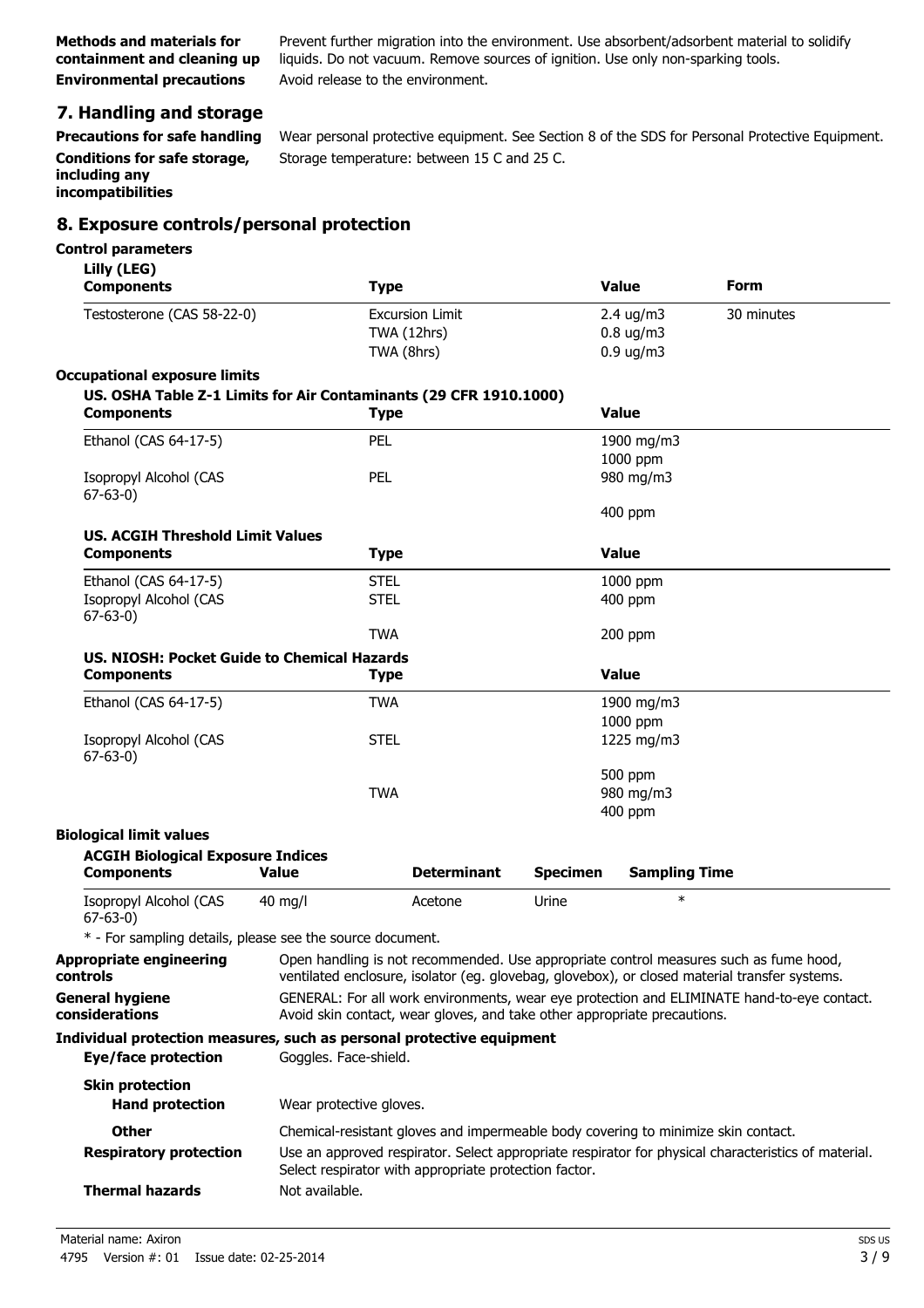### **9. Physical and chemical properties**

| <b>Appearance</b>                                 | Liquid                                                                                                                                                                                                                                                                                                                                                                                                                                                                                                                                                                                                                      |
|---------------------------------------------------|-----------------------------------------------------------------------------------------------------------------------------------------------------------------------------------------------------------------------------------------------------------------------------------------------------------------------------------------------------------------------------------------------------------------------------------------------------------------------------------------------------------------------------------------------------------------------------------------------------------------------------|
| <b>Physical state</b>                             | Liquid.                                                                                                                                                                                                                                                                                                                                                                                                                                                                                                                                                                                                                     |
| <b>Form</b>                                       | Liquid.                                                                                                                                                                                                                                                                                                                                                                                                                                                                                                                                                                                                                     |
| <b>Color</b>                                      | Colorless                                                                                                                                                                                                                                                                                                                                                                                                                                                                                                                                                                                                                   |
| Odor                                              | Alcohol-like                                                                                                                                                                                                                                                                                                                                                                                                                                                                                                                                                                                                                |
| <b>Odor threshold</b>                             | Not available.                                                                                                                                                                                                                                                                                                                                                                                                                                                                                                                                                                                                              |
| pH                                                | Not available.                                                                                                                                                                                                                                                                                                                                                                                                                                                                                                                                                                                                              |
| <b>Melting point/freezing point</b>               | Not available.                                                                                                                                                                                                                                                                                                                                                                                                                                                                                                                                                                                                              |
| Initial boiling point and<br>boiling range        | > 78                                                                                                                                                                                                                                                                                                                                                                                                                                                                                                                                                                                                                        |
| <b>Flash point</b>                                | 53.6 - 60.8 °F (12.0 - 16.0 °C) Tag Closed Cup                                                                                                                                                                                                                                                                                                                                                                                                                                                                                                                                                                              |
| <b>Evaporation rate</b>                           | Not available.                                                                                                                                                                                                                                                                                                                                                                                                                                                                                                                                                                                                              |
| <b>Flammability (solid, gas)</b>                  | Not applicable.                                                                                                                                                                                                                                                                                                                                                                                                                                                                                                                                                                                                             |
| Upper/lower flammability or explosive limits      |                                                                                                                                                                                                                                                                                                                                                                                                                                                                                                                                                                                                                             |
| <b>Explosive limit - lower</b><br>(9/6)           | Not available.                                                                                                                                                                                                                                                                                                                                                                                                                                                                                                                                                                                                              |
| <b>Explosive limit - upper</b><br>(%)             | Not available.                                                                                                                                                                                                                                                                                                                                                                                                                                                                                                                                                                                                              |
| Vapor pressure                                    | Not available.                                                                                                                                                                                                                                                                                                                                                                                                                                                                                                                                                                                                              |
| <b>Vapor density</b>                              | Not available.                                                                                                                                                                                                                                                                                                                                                                                                                                                                                                                                                                                                              |
| <b>Relative density</b>                           | Not available.                                                                                                                                                                                                                                                                                                                                                                                                                                                                                                                                                                                                              |
| Solubility(ies)                                   |                                                                                                                                                                                                                                                                                                                                                                                                                                                                                                                                                                                                                             |
| Solubility (water)                                | * See Other Information                                                                                                                                                                                                                                                                                                                                                                                                                                                                                                                                                                                                     |
| <b>Partition coefficient</b><br>(n-octanol/water) | Not available.                                                                                                                                                                                                                                                                                                                                                                                                                                                                                                                                                                                                              |
| <b>Auto-ignition temperature</b>                  | Not available.                                                                                                                                                                                                                                                                                                                                                                                                                                                                                                                                                                                                              |
| <b>Decomposition temperature</b>                  | Not available.                                                                                                                                                                                                                                                                                                                                                                                                                                                                                                                                                                                                              |
| <b>Viscosity</b>                                  | 14 - 35 mPa·s                                                                                                                                                                                                                                                                                                                                                                                                                                                                                                                                                                                                               |
| <b>Other information</b>                          | The majority of the formulation is ethanol and isopropyl alcohol (approx. 89% by weight). Both<br>alcohols are miscible with water forming a homogenous solution. Povidone is freely soluble in<br>water. The other two ingredients, testosterone and octisalate are both water insoluble. Therefore,<br>if an Axiron solution was mixed with a large volume of water, it is possible that at some point the<br>testosterone and octisalate might precipitate out. The other ingredients however, which make up<br>greater than 90% of the formulation, would be soluble and form a homogeneous solution with the<br>water. |
| <b>Density</b>                                    | $0.78 - 0.86$ g/cm3                                                                                                                                                                                                                                                                                                                                                                                                                                                                                                                                                                                                         |
| <b>Explosive properties</b>                       | Not explosive                                                                                                                                                                                                                                                                                                                                                                                                                                                                                                                                                                                                               |
| <b>Oxidizing properties</b>                       | The substance or mixture is not classified as oxidizing.                                                                                                                                                                                                                                                                                                                                                                                                                                                                                                                                                                    |

# **10. Stability and reactivity**

| <b>Reactivity</b>                            | The product is stable and non-reactive under normal conditions of use, storage and transport. |
|----------------------------------------------|-----------------------------------------------------------------------------------------------|
| <b>Chemical stability</b>                    | Risk of ignition.                                                                             |
| <b>Possibility of hazardous</b><br>reactions | Hazardous polymerization does not occur.                                                      |
| <b>Conditions to avoid</b>                   | Heat, flames and sparks. Avoid temperatures exceeding the flash point.                        |
| <b>Incompatible materials</b>                | Strong oxidizing agents.                                                                      |
| <b>Hazardous decomposition</b><br>products   | Hazardous decomposition products formed under fire conditions                                 |

# **11. Toxicological information**

```
Information on toxicological effects
Acute toxicity
```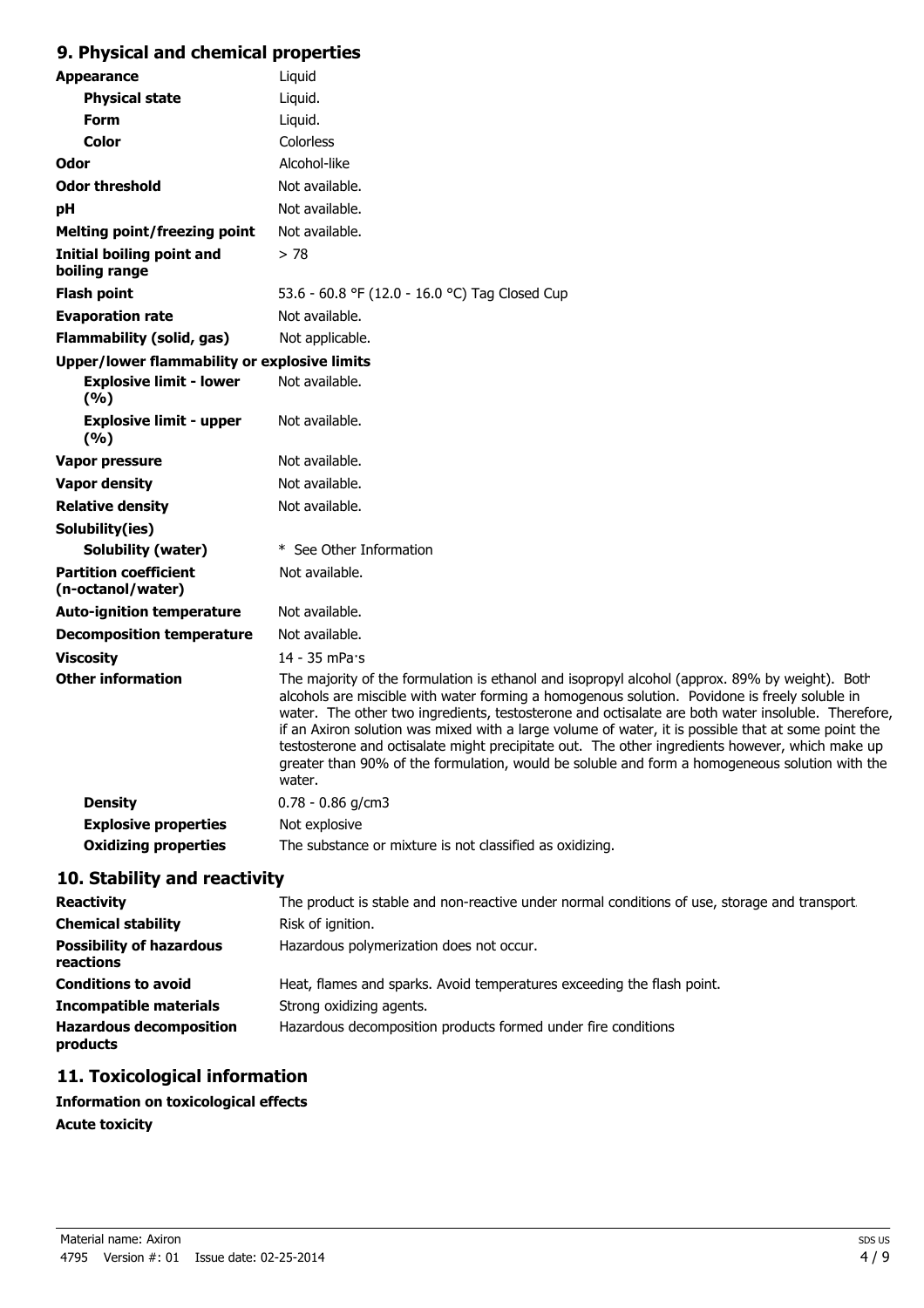| <b>Components</b>                                            | <b>Species</b>                                                                                                                                                                                                                                                                                                                                                                                                                                                                                       | <b>Test Results</b>                   |  |
|--------------------------------------------------------------|------------------------------------------------------------------------------------------------------------------------------------------------------------------------------------------------------------------------------------------------------------------------------------------------------------------------------------------------------------------------------------------------------------------------------------------------------------------------------------------------------|---------------------------------------|--|
| Ethanol (CAS 64-17-5)                                        |                                                                                                                                                                                                                                                                                                                                                                                                                                                                                                      |                                       |  |
| Acute                                                        |                                                                                                                                                                                                                                                                                                                                                                                                                                                                                                      |                                       |  |
| Dermal                                                       |                                                                                                                                                                                                                                                                                                                                                                                                                                                                                                      |                                       |  |
| LD50<br>Inhalation                                           | Rabbit                                                                                                                                                                                                                                                                                                                                                                                                                                                                                               | $> 5000$ mg/kg                        |  |
| <b>LC50</b>                                                  | Rat                                                                                                                                                                                                                                                                                                                                                                                                                                                                                                  | 124.7 mg/l, 4 h                       |  |
| <b>Oral</b><br>LD50                                          | Rat                                                                                                                                                                                                                                                                                                                                                                                                                                                                                                  | 7060 mg/kg                            |  |
| Isopropyl Alcohol (CAS 67-63-0)                              |                                                                                                                                                                                                                                                                                                                                                                                                                                                                                                      |                                       |  |
| Acute                                                        |                                                                                                                                                                                                                                                                                                                                                                                                                                                                                                      |                                       |  |
| Dermal                                                       |                                                                                                                                                                                                                                                                                                                                                                                                                                                                                                      |                                       |  |
| LD50                                                         | Rabbit                                                                                                                                                                                                                                                                                                                                                                                                                                                                                               | 12800 mg/kg                           |  |
| Inhalation                                                   |                                                                                                                                                                                                                                                                                                                                                                                                                                                                                                      |                                       |  |
| LC50                                                         | Rat                                                                                                                                                                                                                                                                                                                                                                                                                                                                                                  | 19000 ppm, 8 hours                    |  |
| Oral                                                         |                                                                                                                                                                                                                                                                                                                                                                                                                                                                                                      |                                       |  |
| LD50                                                         | Rat                                                                                                                                                                                                                                                                                                                                                                                                                                                                                                  | 5045 mg/kg                            |  |
| Testosterone (CAS 58-22-0)                                   |                                                                                                                                                                                                                                                                                                                                                                                                                                                                                                      |                                       |  |
| Acute                                                        |                                                                                                                                                                                                                                                                                                                                                                                                                                                                                                      |                                       |  |
| <b>Oral</b>                                                  |                                                                                                                                                                                                                                                                                                                                                                                                                                                                                                      |                                       |  |
| LD50                                                         | Rat                                                                                                                                                                                                                                                                                                                                                                                                                                                                                                  | 500 - 2000 mg/kg (Methyltestosterone) |  |
| <b>Skin corrosion/irritation</b>                             | Based on available data, the classification criteria are not met.                                                                                                                                                                                                                                                                                                                                                                                                                                    |                                       |  |
| Serious eye damage/eye<br>irritation                         | Causes eye irritation.                                                                                                                                                                                                                                                                                                                                                                                                                                                                               |                                       |  |
| Respiratory or skin sensitization                            |                                                                                                                                                                                                                                                                                                                                                                                                                                                                                                      |                                       |  |
| <b>Respiratory sensitization</b>                             | Due to lack of data the classification is not possible.                                                                                                                                                                                                                                                                                                                                                                                                                                              |                                       |  |
| <b>Skin sensitization</b>                                    | Due to lack of data the classification is not possible.                                                                                                                                                                                                                                                                                                                                                                                                                                              |                                       |  |
| <b>Germ cell mutagenicity</b>                                | No data available to indicate product or any components present at greater than 0.1% are<br>mutagenic or genotoxic. Due to inconclusive data the classification criteria are not met.                                                                                                                                                                                                                                                                                                                |                                       |  |
| Carcinogenicity                                              | Testosterone has been tested by subcutaneous injection and implantation in mice and rats. Ir<br>mice, the implant induced cervical-uterine tumors, which metastasized in some cases. There is<br>suggestive evidence that injection of testosterone into some strains of female mice increases their<br>susceptibility to hepatoma. Testosterone is also known to increase the number of tumors and<br>decrease the degree of differentiation of chemically-induced carcinomas of the liver in rats. |                                       |  |
|                                                              | There are rare reports of hepatocellular carcinoma in patients receiving long-term oral therapy with<br>androgens in high doses. Withdrawal of the drugs did not lead to regression of tumors in all cases.                                                                                                                                                                                                                                                                                          |                                       |  |
|                                                              | The ethanol carcinogenicity information reported below only applies when it is consumed in<br>alcoholic beverages. The testosterone carcinogenicity information below is for Androgenic<br>(Anabolic) Steroids.                                                                                                                                                                                                                                                                                      |                                       |  |
|                                                              | <b>IARC Monographs. Overall Evaluation of Carcinogenicity</b>                                                                                                                                                                                                                                                                                                                                                                                                                                        |                                       |  |
| Ethanol (CAS 64-17-5)                                        | 1 Carcinogenic to humans.                                                                                                                                                                                                                                                                                                                                                                                                                                                                            |                                       |  |
| Testosterone (CAS 58-22-0)                                   | 2A Probably carcinogenic to humans.<br>US. National Toxicology Program (NTP) Report on Carcinogens                                                                                                                                                                                                                                                                                                                                                                                                   |                                       |  |
| Ethanol (CAS 64-17-5)                                        | Known To Be Human Carcinogen.                                                                                                                                                                                                                                                                                                                                                                                                                                                                        |                                       |  |
|                                                              | US. OSHA Specifically Regulated Substances (29 CFR 1910.1001-1050)                                                                                                                                                                                                                                                                                                                                                                                                                                   |                                       |  |
| Not listed.                                                  |                                                                                                                                                                                                                                                                                                                                                                                                                                                                                                      |                                       |  |
| <b>Reproductive toxicity</b>                                 | Causes reproductive effects and fetal harm. Potential for serious adverse reactions in nursing<br>infants. (Testosterone)<br>In animal testing, risk of impaired fertility was shown only after administration of very high doses of<br>this substance. (Ethanol)                                                                                                                                                                                                                                    |                                       |  |
| <b>Specific target organ toxicity</b><br>- single exposure   | May cause drowsiness or dizziness.                                                                                                                                                                                                                                                                                                                                                                                                                                                                   |                                       |  |
| <b>Specific target organ toxicity</b><br>- repeated exposure | Animal studies have reported the following effects: Central nervous system effects. Liver effects.<br>Kidney effects. (Ethanol)<br>Based on available data, the classification criteria are not met.                                                                                                                                                                                                                                                                                                 |                                       |  |
| <b>Aspiration hazard</b>                                     | No aspiration toxicity classification                                                                                                                                                                                                                                                                                                                                                                                                                                                                |                                       |  |

Material name: Axiron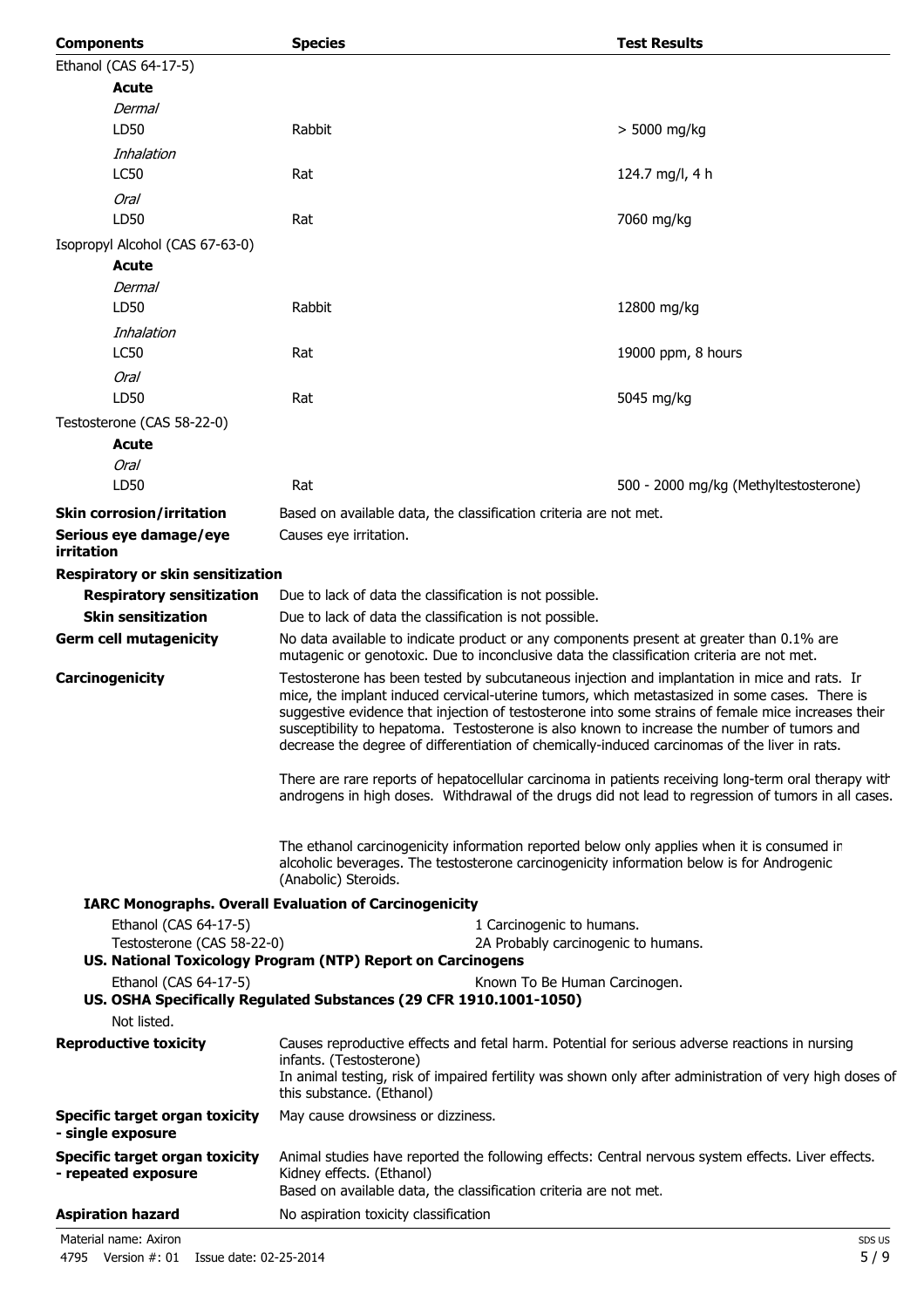# **12. Ecological information**

| <b>Ecotoxicity</b>                                                               |                             | Very toxic to aquatic life with long lasting effects.  |                                              |
|----------------------------------------------------------------------------------|-----------------------------|--------------------------------------------------------|----------------------------------------------|
| <b>Components</b>                                                                |                             | <b>Species</b>                                         | <b>Test Results</b>                          |
| Ethanol (CAS 64-17-5)                                                            |                             |                                                        |                                              |
| Other                                                                            | <b>LC50</b>                 | Rainbow Trout                                          | 13 g/l, 96 hr                                |
| Acute                                                                            |                             |                                                        |                                              |
| Algae                                                                            | <b>EC50</b>                 | Algae                                                  | 1450 mg/l, 8 d                               |
| Crustacea                                                                        | LC50                        | Daphnia                                                | 9.3 g/l, 48 hr                               |
| Isopropyl Alcohol (CAS 67-63-0)                                                  |                             |                                                        |                                              |
| <b>Aquatic</b>                                                                   |                             |                                                        |                                              |
| Fish                                                                             | LC50                        | Bluegill (Lepomis macrochirus)                         | > 1400 mg/l, 96 hours                        |
| Testosterone (CAS 58-22-0)                                                       |                             |                                                        |                                              |
|                                                                                  | <b>NOEC</b>                 | Neospongiococcum sp. (green algae)                     | 100 µg/l, 20 days                            |
| Crustacea                                                                        | <b>LOEC</b>                 | Daphnia magna                                          | 310 µg/l, 21 days (growth)                   |
|                                                                                  | <b>NOEC</b>                 | Daphnia magna                                          | 150 µg/l, 21 days (growth)                   |
| <b>Aquatic</b>                                                                   |                             |                                                        |                                              |
| Crustacea                                                                        | LC50                        | Calanoid copepod (Acartia tonsa)                       | 5600 µg/l, 48 hours                          |
| Fish                                                                             | <b>LOEC</b>                 | Medaka, high-eyes (Oryzias latipes)                    | 0.0225 µg/l, 21 days<br>(Methyltestosterone) |
|                                                                                  |                             | Threespine stickleback (Gasterosteus<br>aculeatus)     | $0.08$ mg/l                                  |
| <b>Persistence and degradability</b>                                             |                             | The product is expected to be biodegradable.           |                                              |
| <b>Bioaccumulative potential</b>                                                 |                             | No data available for this product.                    |                                              |
| Partition coefficient n-octanol / water (log Kow)                                |                             |                                                        |                                              |
| Ethanol                                                                          |                             | $-0.31$                                                |                                              |
| Isopropyl Alcohol                                                                |                             | 0.05                                                   |                                              |
| Testosterone                                                                     |                             | $2.9 - 3.48$                                           |                                              |
| <b>Mobility in soil</b>                                                          | Not available.              |                                                        |                                              |
| <b>Other adverse effects</b>                                                     | Not available.              |                                                        |                                              |
| 13. Disposal considerations                                                      |                             |                                                        |                                              |
| <b>Disposal instructions</b>                                                     |                             | Dispose in accordance with all applicable regulations. |                                              |
| <b>Waste from residues /</b><br>unused products                                  | Not available.              |                                                        |                                              |
| <b>Contaminated packaging</b>                                                    | Not available.              |                                                        |                                              |
| 14. Transport information                                                        |                             |                                                        |                                              |
| <b>DOT</b>                                                                       |                             |                                                        |                                              |
| <b>UN number</b><br>UN proper shipping name<br><b>Transport hazard class(es)</b> | <b>UN1987</b>               | Alcohols, n.o.s. (Ethanol; Isopropyl Alcohol)          |                                              |
| <b>Class</b>                                                                     | 3                           |                                                        |                                              |
| <b>Subsidiary risk</b>                                                           | $\overline{\phantom{a}}$    |                                                        |                                              |
| Label(s)                                                                         | 3                           |                                                        |                                              |
| <b>Packing group</b><br><b>Special precautions for</b><br>user                   | H<br>Not available.         |                                                        |                                              |
| <b>Special provisions</b>                                                        | 172, B1, IB3, T4, TP1, TP29 |                                                        |                                              |
| <b>Packaging exceptions</b>                                                      | 4b, 150                     |                                                        |                                              |
| Packaging non bulk                                                               | 203                         |                                                        |                                              |
| <b>Packaging bulk</b><br><b>IATA</b>                                             | 242                         |                                                        |                                              |
| <b>UN number</b>                                                                 | <b>UN1987</b>               |                                                        |                                              |

**Packing group** 

**Class** 3

**Subsidiary risk** -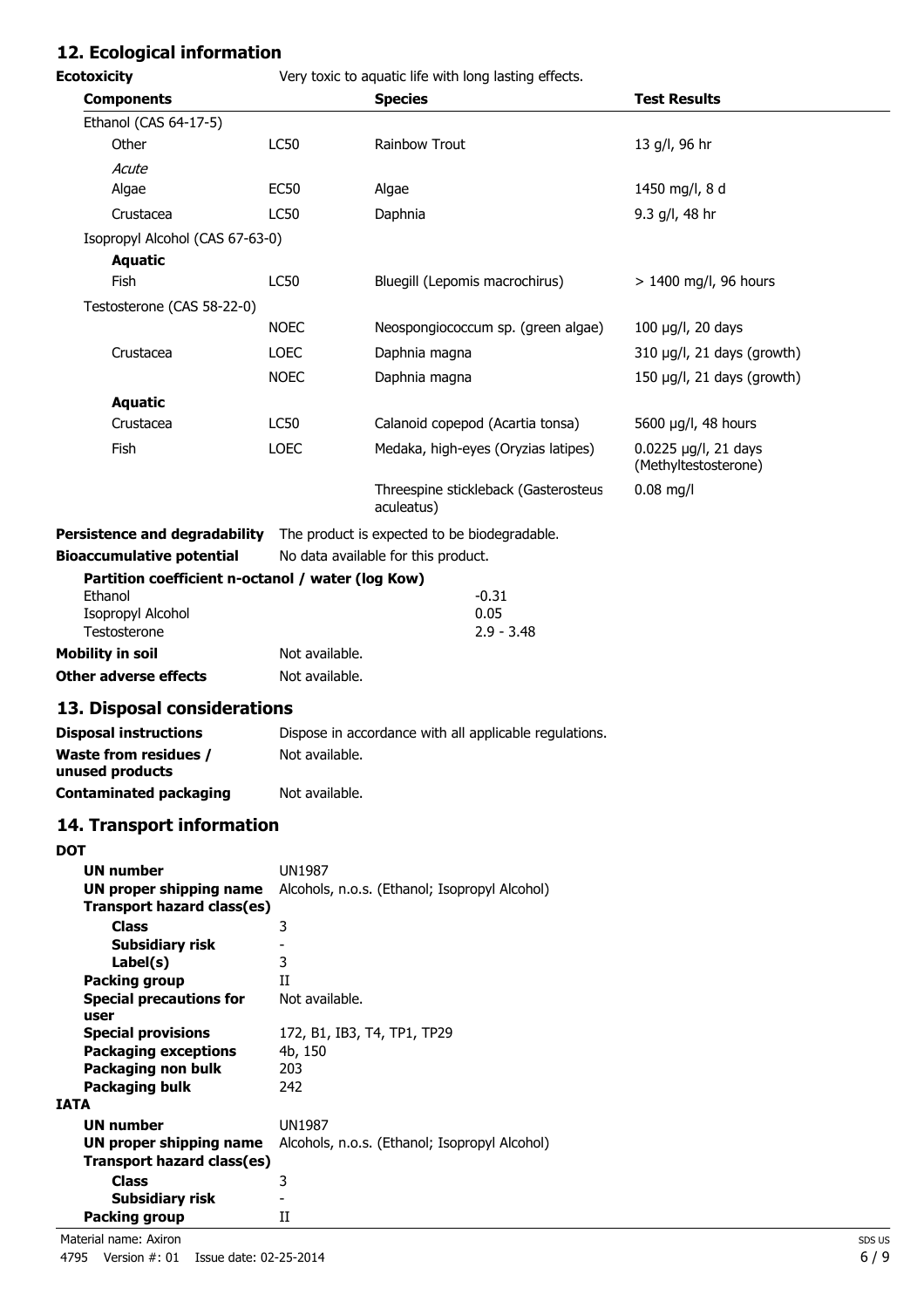| <b>Environmental hazards</b>                                                                  | Yes                                                             |
|-----------------------------------------------------------------------------------------------|-----------------------------------------------------------------|
| <b>ERG Code</b>                                                                               | 3L                                                              |
| <b>Special precautions for</b>                                                                | Not available.                                                  |
| user                                                                                          |                                                                 |
| <b>Other information</b>                                                                      |                                                                 |
| Passenger and cargo<br>aircraft                                                               | Allowed.                                                        |
| Cargo aircraft only                                                                           | Allowed.                                                        |
| IMDG                                                                                          |                                                                 |
| <b>UN number</b>                                                                              | UN1987                                                          |
| UN proper shipping name                                                                       | ALCOHOLS, N.O.S. (Ethanol; Isopropyl Alcohol), MARINE POLLUTANT |
| Transport hazard class(es)                                                                    |                                                                 |
| <b>Class</b>                                                                                  | 3                                                               |
| Subsidiary risk                                                                               |                                                                 |
| Packing group                                                                                 | H                                                               |
| <b>Environmental hazards</b>                                                                  |                                                                 |
| <b>Marine pollutant</b>                                                                       | Yes                                                             |
| <b>EmS</b>                                                                                    | $F-E$ , S-D                                                     |
| <b>Special precautions for</b><br>user                                                        | Not available.                                                  |
| Transport in bulk according to Not available.<br>Annex II of MARPOL 73/78<br>and the IBC Code |                                                                 |
| DOT                                                                                           |                                                                 |



**Marine pollutant**



# **15. Regulatory information**

## **US federal regulations**

**TSCA Section 12(b) Export Notification (40 CFR 707, Subpt. D)**

|  | Not regulated. |
|--|----------------|
|--|----------------|

**CERCLA Hazardous Substance List (40 CFR 302.4)**

| Ethanol (CAS 64-17-5)           | Listed. |
|---------------------------------|---------|
| Isopropyl Alcohol (CAS 67-63-0) | Listed. |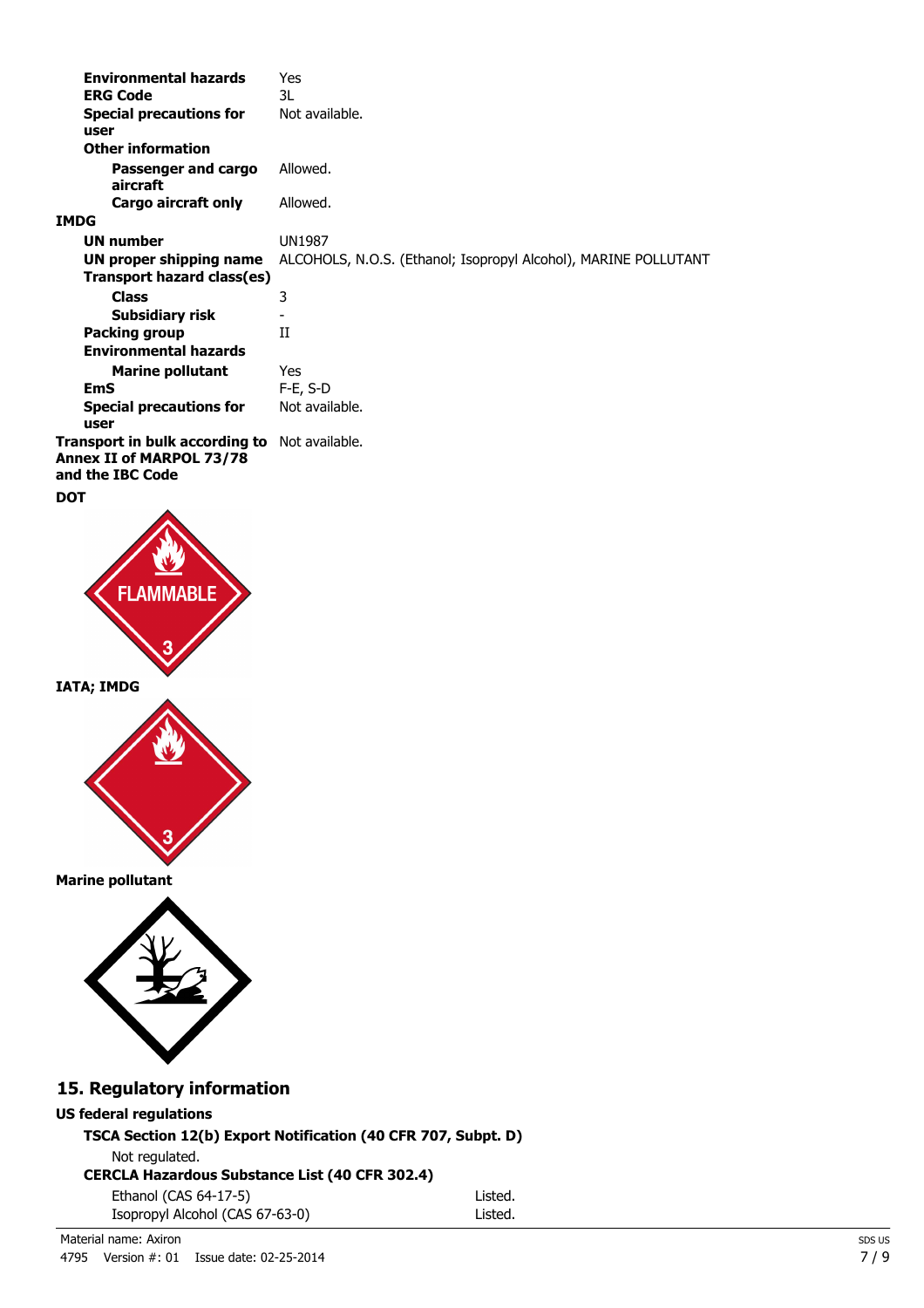#### **SARA 304 Emergency release notification**

Not regulated.

#### **US. OSHA Specifically Regulated Substances (29 CFR 1910.1001-1050)** Not listed.

#### **Superfund Amendments and Reauthorization Act of 1986 (SARA)**

**Hazard categories** Immediate Hazard - Yes Delayed Hazard - Yes Fire Hazard - Yes Pressure Hazard - No Reactivity Hazard - No

### **SARA 313 (TRI reporting)**

| <b>Chemical name</b>                          |                                                                                  | <b>CAS number</b>       | % by wt.                                                                                                                               |                        |
|-----------------------------------------------|----------------------------------------------------------------------------------|-------------------------|----------------------------------------------------------------------------------------------------------------------------------------|------------------------|
| Isopropyl Alcohol                             |                                                                                  | $67 - 63 - 0$           | 28.8                                                                                                                                   |                        |
| <b>Other federal regulations</b>              |                                                                                  |                         |                                                                                                                                        |                        |
|                                               | Clean Air Act (CAA) Section 112 Hazardous Air Pollutants (HAPs) List             |                         |                                                                                                                                        |                        |
| Not regulated.                                |                                                                                  |                         |                                                                                                                                        |                        |
|                                               | Clean Air Act (CAA) Section 112(r) Accidental Release Prevention (40 CFR 68.130) |                         |                                                                                                                                        |                        |
| Not regulated.                                |                                                                                  |                         |                                                                                                                                        |                        |
| <b>Safe Drinking Water Act</b><br>(SDWA)      | Not regulated.                                                                   |                         |                                                                                                                                        |                        |
| <b>US state regulations</b>                   |                                                                                  |                         |                                                                                                                                        |                        |
| <b>US. Massachusetts RTK - Substance List</b> |                                                                                  |                         |                                                                                                                                        |                        |
| Ethanol (CAS 64-17-5)                         |                                                                                  |                         |                                                                                                                                        |                        |
| Isopropyl Alcohol (CAS 67-63-0)               |                                                                                  |                         |                                                                                                                                        |                        |
| Testosterone (CAS 58-22-0)                    | US. New Jersey Worker and Community Right-to-Know Act                            |                         |                                                                                                                                        |                        |
| Isopropyl Alcohol (CAS 67-63-0)               |                                                                                  | 500 lbs                 |                                                                                                                                        |                        |
| US. Pennsylvania RTK - Hazardous Substances   |                                                                                  |                         |                                                                                                                                        |                        |
| Ethanol (CAS 64-17-5)                         |                                                                                  |                         |                                                                                                                                        |                        |
| Isopropyl Alcohol (CAS 67-63-0)               |                                                                                  |                         |                                                                                                                                        |                        |
| Testosterone (CAS 58-22-0)                    |                                                                                  |                         |                                                                                                                                        |                        |
| <b>US. Rhode Island RTK</b>                   |                                                                                  |                         |                                                                                                                                        |                        |
| Isopropyl Alcohol (CAS 67-63-0)               |                                                                                  |                         |                                                                                                                                        |                        |
| <b>US. California Proposition 65</b>          |                                                                                  |                         |                                                                                                                                        |                        |
| reproductive harm.                            |                                                                                  |                         | WARNING: This product contains a chemical known to the State of California to cause cancer and birth defects or other                  |                        |
|                                               | US - California Proposition 65 - CRT: Listed date/Carcinogenic substance         |                         |                                                                                                                                        |                        |
| Ethanol (CAS 64-17-5)                         |                                                                                  | Listed: April 29, 2011  |                                                                                                                                        |                        |
|                                               |                                                                                  | Listed: July 1, 1988    |                                                                                                                                        |                        |
| Testosterone (CAS 58-22-0)                    | US - California Proposition 65 - CRT: Listed date/Developmental toxin            | Listed: April 1, 1988   |                                                                                                                                        |                        |
| Ethanol (CAS 64-17-5)                         |                                                                                  | Listed: October 1, 1987 |                                                                                                                                        |                        |
|                                               | US - California Proposition 65 - CRT: Listed date/Female reproductive toxin      |                         |                                                                                                                                        |                        |
| Testosterone (CAS 58-22-0)                    |                                                                                  | Listed: April 1, 1990   |                                                                                                                                        |                        |
|                                               | US - California Proposition 65 - CRT: Listed date/Male reproductive toxin        |                         |                                                                                                                                        |                        |
| Testosterone (CAS 58-22-0)                    |                                                                                  | Listed: April 1, 1990   |                                                                                                                                        |                        |
| <b>International Inventories</b>              |                                                                                  |                         |                                                                                                                                        |                        |
| Country(s) or region                          | <b>Inventory name</b>                                                            |                         |                                                                                                                                        | On inventory (yes/no)* |
| Canada                                        | Domestic Substances List (DSL)                                                   |                         |                                                                                                                                        | Yes                    |
| Canada                                        | Non-Domestic Substances List (NDSL)                                              |                         |                                                                                                                                        | No                     |
| United States & Puerto Rico                   | Toxic Substances Control Act (TSCA) Inventory                                    |                         |                                                                                                                                        | Yes                    |
|                                               |                                                                                  |                         | *A "Yes" indicates that all components of this product comply with the inventory requirements administered by the governing country(s) |                        |

A "No" indicates that one or more components of the product are not listed or exempt from listing on the inventory administered by the governing country(s).

### **16. Other information, including date of preparation or last revision**

| <b>Issue date</b> | 02-25-2014 |
|-------------------|------------|
| Version #         | 01         |